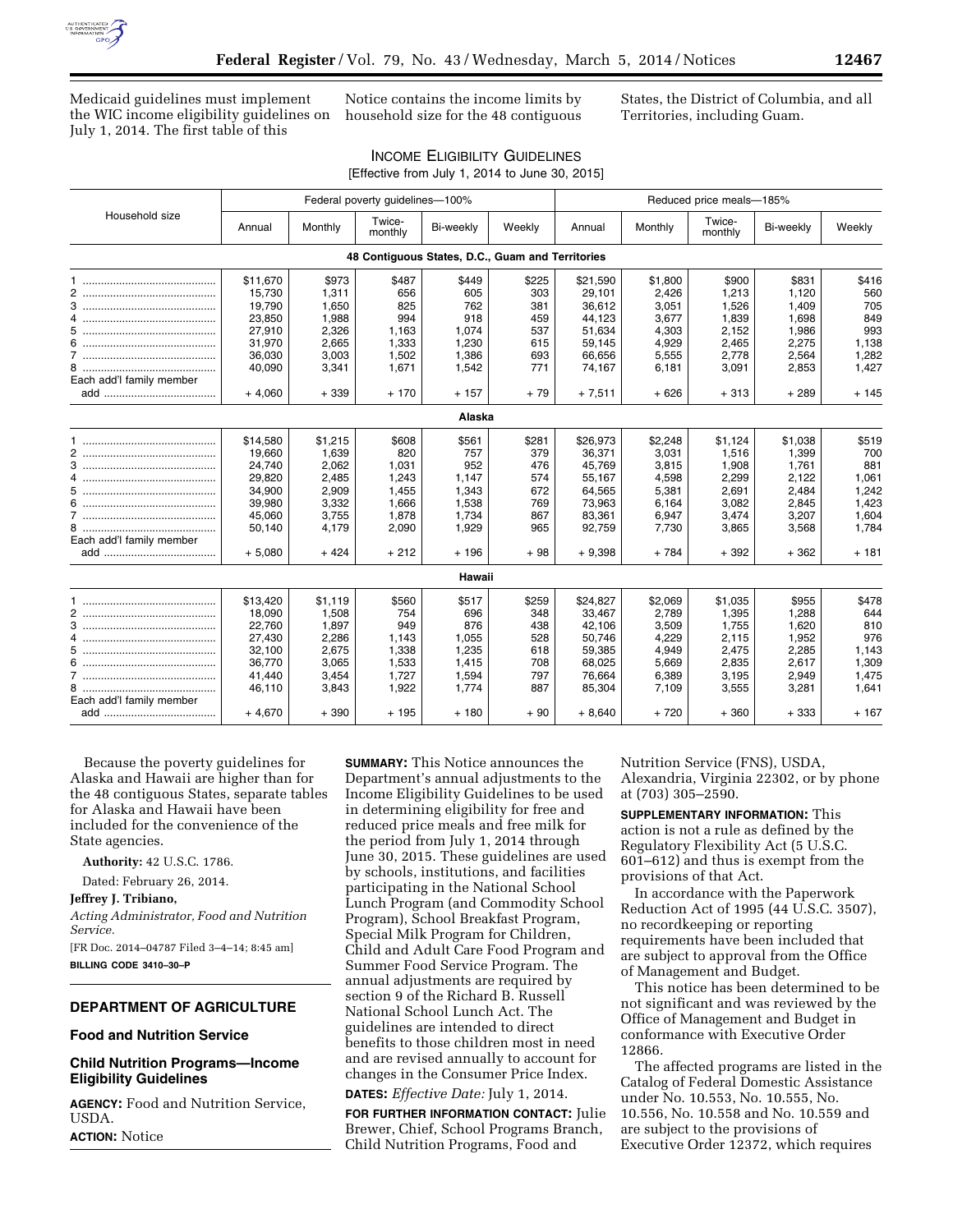intergovernmental consultation with State and local officials. (See 7 CFR part 3015, Subpart V, and the final rule related notice published at 48 FR 29114, June 24, 1983.)

#### **Background**

Pursuant to sections 9(b)(1) and 17(c)(4) of the Richard B. Russell National School Lunch Act (42 U.S.C. 1758(b)(1) and 42 U.S.C. 1766(c)(4)), and sections  $3(a)(6)$  and  $4(e)(1)(A)$  of the Child Nutrition Act of 1966 (42 U.S.C. 1772(a)(6) and 1773(e)(1)(A)), the Department annually issues the Income Eligibility Guidelines for free and reduced price meals for the National School Lunch Program (7 CFR part 210), the Commodity School Program (7 CFR part 210), School Breakfast Program (7 CFR part 220), Summer Food Service Program (7 CFR part 225) and Child and Adult Care Food Program (7 CFR part 226), and the guidelines for free milk in the Special Milk Program for Children (7 CFR part 215). These eligibility guidelines are based on the Federal income poverty guidelines and are stated by household size. The guidelines are used to determine eligibility for free and reduced price meals and free milk in accordance with applicable program rules.

#### **Definition of Income**

In accordance with the Department's policy as provided in the Food and Nutrition Service publication *Eligibility Manual for School Meals,* ''income,'' as the term is used in this Notice, means income before any deductions such as income taxes, Social Security taxes, insurance premiums, charitable contributions and bonds. It includes the

following: (1) Monetary compensation for services, including wages, salary, commissions or fees; (2) net income from nonfarm self-employment; (3) net income from farm self-employment; (4) Social Security; (5) dividends or interest on savings or bonds or income from estates or trusts; (6) net rental income; (7) public assistance or welfare payments; (8) unemployment compensation; (9) government civilian employee or military retirement, or pensions or veterans payments; (10) private pensions or annuities; (11) alimony or child support payments; (12) regular contributions from persons not living in the household; (13) net royalties; and (14) other cash income. Other cash income would include cash amounts received or withdrawn from any source including savings, investments, trust accounts and other resources that would be available to pay the price of a child's meal.

''Income,'' as the term is used in this Notice, does *not* include any income or benefits received under any Federal programs that are excluded from consideration as income by any statutory prohibition. Furthermore, the value of meals or milk to children shall not be considered as income to their households for other benefit programs in accordance with the prohibitions in section 12(e) of the Richard B. Russell National School Lunch Act and section 11(b) of the Child Nutrition Act of 1966 (42 U.S.C. 1760(e) and 1780(b)).

#### **The Income Eligibility Guidelines**

The following are the Income Eligibility Guidelines to be effective from July 1, 2014 through June 30, 2015. The Department's guidelines for free

INCOME ELIGIBILITY GUIDELINES

meals and milk and reduced price meals were obtained by multiplying the year 2014 Federal income poverty guidelines by 1.30 and 1.85, respectively, and by rounding the result upward to the next whole dollar.

This Notice displays only the annual Federal poverty guidelines issued by the Department of Health and Human Services because the monthly and weekly Federal poverty guidelines are not used to determine the Income Eligibility Guidelines. The chart details the free and reduced price eligibility criteria for monthly income, income received twice monthly (24 payments per year), income received every two weeks (26 payments per year), and weekly income.

Income calculations are made based on the following formulas: Monthly income is calculated by dividing the annual income by 12; twice monthly income is computed by dividing annual income by 24; income received every two weeks is calculated by dividing annual income by 26; and weekly income is computed by dividing annual income by 52. All numbers are rounded upward to the next whole dollar. The numbers reflected in this notice for a family of four in the 48 contiguous states, the District of Columbia, Guam and the territories represent an increase of 1.3% over last year's level for a family of the same size. The income eligibility guidelines table follows below.

**Authority:** (42 U.S.C. 1758(b)(1)).

Dated: February 26, 2014.

#### **Jeffrey J. Tribiano,**

*Acting Administrator, Food and Nutrition Service.* 

|                                                                   |                    |        |         |                          | [Effective from July 1, 2014 to June 30, 2015] |                 |        |         |           |           |        |
|-------------------------------------------------------------------|--------------------|--------|---------|--------------------------|------------------------------------------------|-----------------|--------|---------|-----------|-----------|--------|
|                                                                   | Federal<br>poverty |        |         | Reduced price meals-185% |                                                | Free meals-130% |        |         |           |           |        |
| Household size                                                    | guidelines         | Annual | Monthly | Twice per                | Every two                                      | Weekly          | Annual | Monthly | Twice per | Every two | Weekly |
|                                                                   | Annual             |        |         | month                    | weeks                                          |                 |        |         | month     | weeks     |        |
| 48 CONTIGUOUS STATES, DISTRICT OF COLUMBIA, GUAM, AND TERRITORIES |                    |        |         |                          |                                                |                 |        |         |           |           |        |
|                                                                   | 11,670             | 21,590 | 1,800   | 900                      | 831                                            | 416             | 15,171 | 1,265   | 633       | 584       | 292    |
|                                                                   | 15,730             | 29,101 | 2,426   | 1,213                    | 1,120                                          | 560             | 20,449 | 1,705   | 853       | 787       | 394    |
|                                                                   | 19,790             | 36,612 | 3,051   | 1,526                    | 1,409                                          | 705             | 25,727 | 2,144   | 1,072     | 990       | 495    |
|                                                                   | 23,850             | 44,123 | 3,677   | 1,839                    | 1,698                                          | 849             | 31,005 | 2,584   | 1,292     | 1,193     | 597    |
|                                                                   | 27,910             | 51,634 | 4,303   | 2,152                    | 1,986                                          | 993             | 36,283 | 3,024   | 1,512     | 1,396     | 698    |
|                                                                   | 31,970             | 59,145 | 4,929   | 2,465                    | 2,275                                          | 1,138           | 41,561 | 3,464   | 1,732     | 1,599     | 800    |
|                                                                   | 36,030             | 66,656 | 5,555   | 2,778                    | 2,564                                          | 1,282           | 46,839 | 3,904   | 1,952     | 1,802     | 901    |
|                                                                   | 40,090             | 74,167 | 6,181   | 3,091                    | 2,853                                          | 1,427           | 52,117 | 4,344   | 2,172     | 2,005     | 1,003  |
| For each add'l family                                             |                    |        |         |                          |                                                |                 |        |         |           |           |        |
| member, add                                                       | 4,060              | 7,511  | 626     | 313                      | 289                                            | 145             | 5,278  | 440     | 220       | 203       | 102    |
| <b>ALASKA</b>                                                     |                    |        |         |                          |                                                |                 |        |         |           |           |        |
|                                                                   | 14,580             | 26,973 | 2,248   | 1,124                    | 1,038                                          | 519             | 18,954 | 1,580   | 790       | 729       | 365    |
|                                                                   | 19,660             | 36,371 | 3,031   | 1,516                    | 1,399                                          | 700             | 25,558 | 2,130   | 1,065     | 983       | 492    |
|                                                                   | 24,740             | 45,769 | 3,815   | 1,908                    | 1,761                                          | 881             | 32,162 | 2,681   | 1,341     | 1,237     | 619    |
|                                                                   | 29,820             | 55,167 | 4,598   | 2,299                    | 2,122                                          | 1,061           | 38,766 | 3,231   | 1,616     | 1,491     | 746    |
|                                                                   | 34,900             | 64,565 | 5,381   | 2,691                    | 2,484                                          | 1,242           | 45,370 | 3,781   | 1,891     | 1,745     | 873    |
|                                                                   | 39,980             | 73,963 | 6,164   | 3,082                    | 2,845                                          | 1,423           | 51,974 | 4,332   | 2,166     | 1,999     | 1,000  |